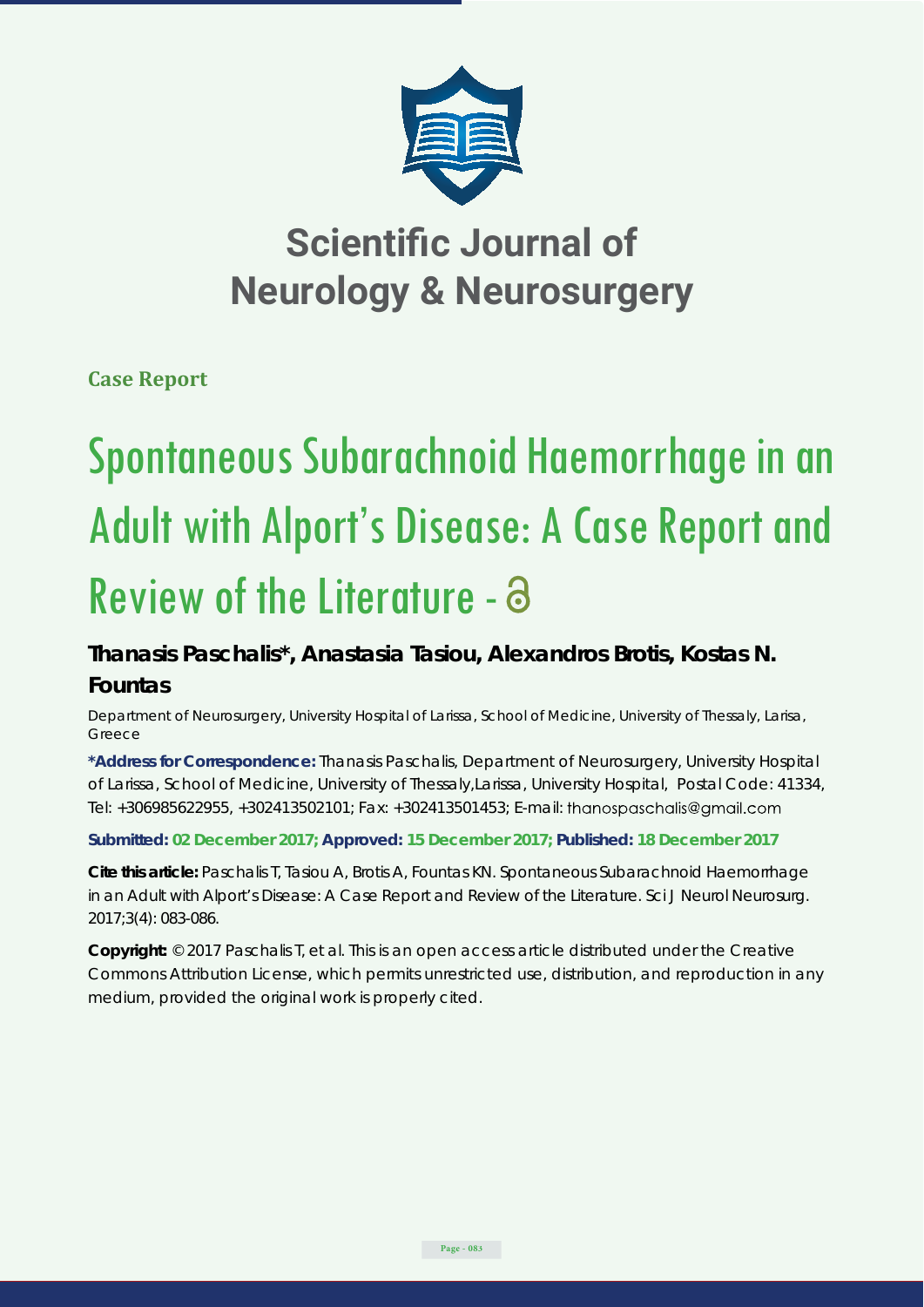#### **ABSTRACT**

Aneurysmal subarachnoid haemorrhage constitutes a common clinic-pathological entity carrying significant mortality and morbidity. We present a 34-year-old patient with Alport's disease-induced chronic renal failure, presenting with a gradual loss of consciousness following a thunderclap headache, after a dialysis session. The patient's head CT scan showed a severe subarachnoid haemorrhage, with increased thickness of blood in basal cisterns and diffuse intraventricular haemorrhage. Her CTA revealed a fusiform aneurysm of the left vertebral artery. Bilateral ventriculostomies were inserted for controlling her increased intracranial pressure and her hydrocephalus, and was managed in the ICU. She finally passed away after developing diffuse cerebral edema. The potential role of type IV collagen deficiency along with the renin-angiotensin complex dysfunction of Alport's disease in the pathogenesis of the cerebral aneurysm is examined in our current report. The pertinent literature is reviewed with emphasis on the association of kidney diseases with the formation of intracranial aneurysms.

#### **INTRODUCTION**

Aneurysmal subarachnoid haemorrhage (aSAH) is a welldescribed clinic-pathological entity, which is associated with high mortality and poor outcome [1]. There is a difference in aSAH epidemiology throughout the world, and there are several adjusted population studies, which demonstrate quite variable rates [2,3]. A relatively recent systematic review revealed an increased aSAH incidence in Finland and Japan [4]. A nationwide study performed in the USA demonstrated an annual estimate of 14.5% discharges for aSAH per 100,000 adults [5]. However, this rate may be an underestimation, since 12-15% of patients suffering SAH die before even reaching the hospital [6,7]. The most common early risks associated with aSAH are a high re-bleeding risk, and vasospasm development and subsequent ischemia.

Various conditions have been shown to predispose to spontaneous SAH such as female gender, presence of a non-ruptured cerebral aneurysm (particularly those that are symptomatic, large, and are located either on the posterior communicating or the vertebra-basilar arteries), history of a previous SAH, familial history of cerebral aneurysms (at least one first-degree family member with an intracranial aneurysm, especially if two first-degree relatives are affected), and family history of aSAH [8,9]. Moreover, certain genetic syndromes, such as the autosomal dominant polycystic kidney disease, and the type IV Ehlers-Danlos syndrome have been associated with spontaneous SAH [10,11].

Alport syndrome is a basement membrane disorder, which presents with delayed onset and progressive glomerular dysfunction [12]. It has been associated with progressive sensorineural hearing loss, sometimes with retinal flecks, while more rarely with aortic aneurysms[12]. It is caused by mutations in type IV collagen genes, with approximately 85% of cases associated with mutations in the COL4A5 gene (X-linked), and the remaining cases associated with mutations in either the COL4A3 or the COL4A4 genes. It is well known that type IV collagen networks are the structural foundation for all basement membranes. There are six different genes encoding type IV collagen chains, which are designated as COL4A1–COL4A6 [13]. During the last few years, new insights on the pathophysiology of Alport's disease, imply that hypertension and especially the reninangiotensin-complex may play a crucial role in the development of this clinical entity [14,15,16]. Interestingly, recent studies have revealed suspicious genetic polymorphisms in the reninangiotensin-aldosterone complex, among patients suffering aSAH [17], Therefore, an association between Alport's syndrome and aSAH may be possible, since there is a common ground in their underlying pathophysiological mechanisms.

In our current report we present a patient with Alport's syndrome, who suffered aSAH, and with this opportunity we review the pertinent literature.

#### **CASE DESCRIPTION**

After a routine dialysis session, a 33-year-old female with established Alport's syndrome presented to the ER with acute onset headache. The patient had a long history with Alport's disease diagnosed from early childhood. She had been on dialysis for the past ten years. Her past medical history revealed that she underwent kidney transplantation twice, because of graft failure the first time. She was not on anticoagulant therapy and she had received heparin after the dialysis session that evening. A few hours later that night she experienced an excruciating headache. This was followed by a rapid and dramatic deterioration of her level of consciousness, for which the patient was intubated on a Glasgow Coma Scale of 6/15, on an emergent basis. Her CBC and clotting studies were within normal limits. She had elevated urea and creatinine levels and the nephrologist on call consulted about handling properly hydration and medicine given according to her glomerular filtration rate. An emergent CT scan of the head was obtained, revealing a Fisher 4 diffuse subarachnoid haemorrhage, with an obstructed 4<sup>th</sup> ventricle and presence of blood into both the lateral and the 3<sup>rd</sup> ventricles, causing ventricular dilatation. The obtained CT angiogram, revealed a left vertebral artery fusiform aneurysm. Due to the eminent obstructive hydrocephalus and the need for intracranial pressure monitoring, bilateral External Ventricular Drains (EVDs) were inserted prior to her admission to the ICU. The patient was stable and the nephrologists recommended another dialysis session. One day later, she acutely deteriorated, her pupils became fixed and dilated, and she became highly hypertensive and tachycardic. We emergently obtained a new head CT scan, which revealed diffuse cerebral edema. The patient's family did not want any further interventions, and the patient passed away one day later (Figure 1).

#### **DISCUSSION**

Alport syndrome is a genetic disorder [18], affecting approximately 1 in 50,000 children, characterized by glomerulonephritis, end-stage kidney disease, and hearing loss [19]. It may also affect the eyes, although the underlying changes do not usually affect the patient's sight, except when changes to the lens occur in later life. The presence of blood in the urine is a universal feature of the Alport syndrome. Proteinuria constitutes another feature of this syndrome, as the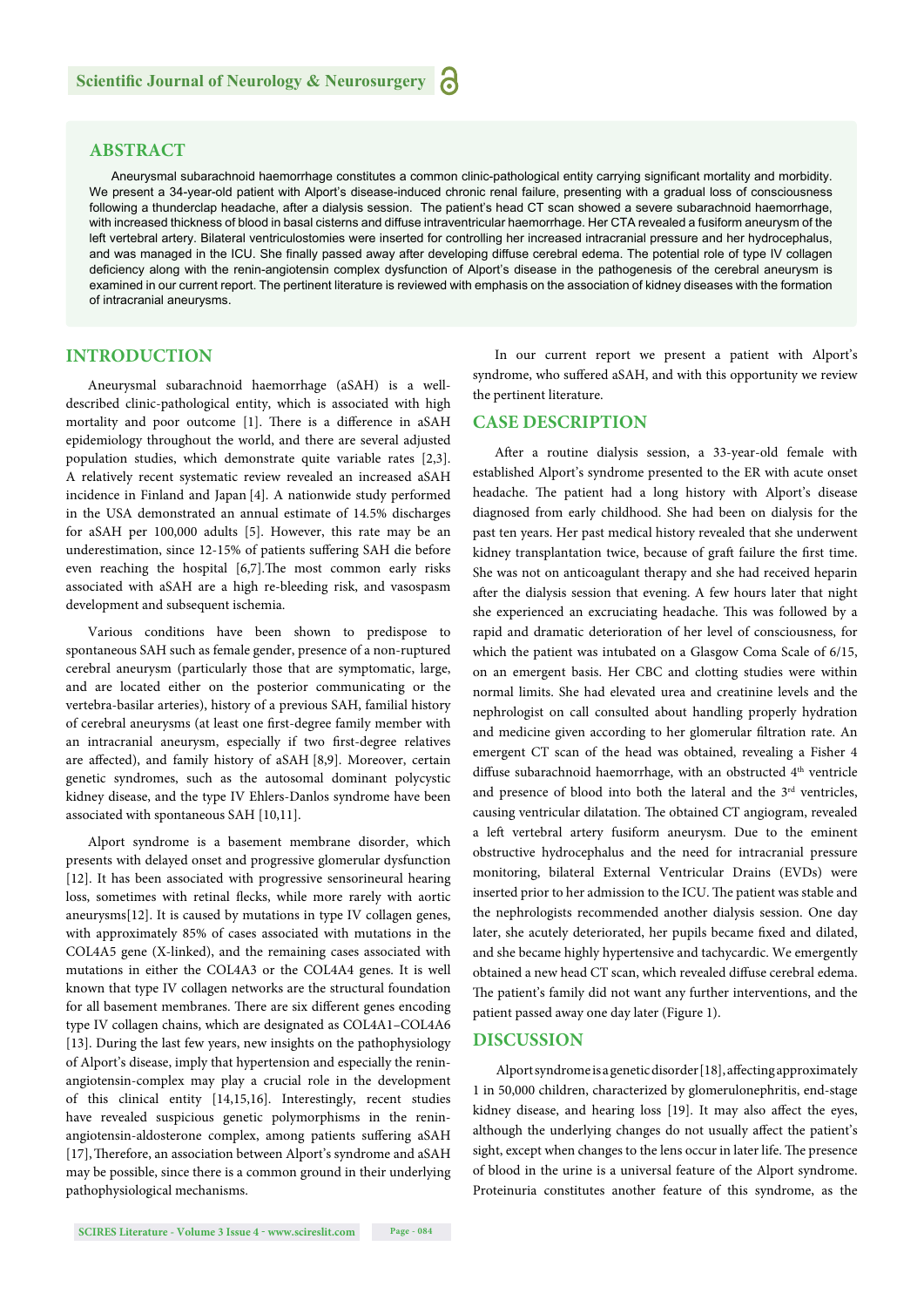

underlying kidney disease progresses**.** It is an X-linked disease in most of the affected patients (85%), and renal transplantation is necessary in the vast majority of cases.

Alport's disease is a genetic disease, associated with collagen type IV deficiency, which affects the vessel wall, and this has a multisystemic effect. One of the key pathophysiological components of the Alport syndrome is the type IV collagen deficiency, which causes a basement membrane defect, and is responsible for the associated kidney failure.

Numerous theories have been proposed for the pathophysiological explanation of cerebral aneurysm formation. It is generally accepted that collagen plays a fundamental role in preserving the vessel wall integrity. A growing body of evidence supports the concept that cerebral aneurysm formation may well be associated with an altered DNA translation process, affecting the collagen formation, and thus the integrity of the cerebral vessel walls.

To our knowledge this, is the first time an adult patient with Alport's disease presents with aSAH. There is another case described 17 years ago with an aSAH in an adolescent suffering from Alport's [20]. Moreover, another case of a patient with Fabry's disease, a genetic kidney disease, who died of aSAH due to a fusiform basilar artery rupture, has also been reported. In our current report the type IV collagen deficiency associated with the Alport syndrome may also be responsible for the cerebral wall deficiency, which could be implicated in the cerebral aneurysm formation. It is known that various collagen deficiencies have been associated with cerebral aneurysms. There were implications in the literature that a collagen-deficiency pathophysiologic process might be the common underlying mechanism of polycystic kidney disease and cerebral aneurysms. Furthermore, it has been demonstrated that people with long-standing hypertension have a bigger chance of suffering a SAH compared to normotensive controls. It has been postulated that the renin-angiotensin-aldosterone complex may have an impact on cerebral aneurysm formation.

Interestingly, patients with kidney diseases affecting the glomerular membrane may be the perfect population for further studying in regard to the exact role of the collagen deficiencies and/or of the renin/angiotensin complex in the cerebral aneurysm pathogenesis[21]. Further data are necessary in order to establish a possible pathophysiologic mechanism between kidney diseases and cerebral aneurysms. Until then, the controversial issue of screening for cerebral aneurysms the patients with kidney diseases will be remaining unresolved.

#### **CONCLUSIONS**

This is the first, as far as we know, report of a ruptured cerebral aneurysm in an adult patient with Alport's syndrome. In this case, the type IV collagenopathy of Alport's syndrome, the long-standing hypertensive effect, and the renin-angiotensin genetic defects may have contributed to the pathogenesis of her intracranial aneurysm. It may be considerable to establish a screening process for intracranial aneurysms among patients with chronic kidney disease.

#### **REFERENCES**

- 1. Ingall T, Asplund K, Mahonen M, Bonita R. A multinational comparison of subarachnoid hemorrhage epidemiology in the WHO MONICA Stroke study, Stroke. 2000; 31: 1054-61. https://goo.gl/66c9Ma
- 2. AHA/Stroke, Guidelines for the management of aneurysmal subarachnoid haemorrhage, 2012. https://goo.gl/WvoDxc
- 3. Detailed Diagnoses and Procedures, National Hospital Discharge Survey. Hyatsville, Md: US Dept of Health and Human Services; 1992, DHHS publication PHS. 1990; 92-1174. https://goo.gl/AMssjS
- 4. de Rooij NK, Linn FH, van der Plas JA, Algra A, Rinkel GJ. Incidence of subarachnoid hemorrhage, a systematic review with emphasis on region, age genfer and time trends, JNNP. 2007; 78: 1365-1372. https://goo.gl/ciso8F
- 5. Shea AM, Reed SD, Curtis LH, Alexander MJ, Vilani JJ, Schulman KA. Characteristics of non-traumatic subarachnoid haemorrhage, Neurosurgery. 2007; 61: 1131-1137. https://goo.gl/rdRWE7
- 6. Schierink WI, Wirdicks EF, Ponsi JE, Piepgras DG, Whisnant JP. Sudden death from aneurysmal subarachnoid hemorrhage, Neurology. 1995; 45: 871-874. https://goo.gl/bW2777
- 7. Truelsen T, Bonita R, Duncan J, Anderson NE, Mee E. Changes in subarachnoid hemorrhage mortality, incidence and case fatality in New Zealand between 1981-1983 and 1991-1993, Stroke. 1998; 29: 2298-2303. https://goo.gl/4UUPMd
- 8. Bor AS, Koffijberg H, Wermer MJ, Rinkel GJ, Optimal screening strategy for familial intracranial aneurysms: a cost-effectiveness analysis, Neurology. 2010; 74: 1671-1679. https://goo.gl/2ELt2y
- 9. Broderick JP, Brown RD Jr, Sauerbeck L, Hornung R, Huston J 3rd, Woo D, et al. Connolly ES; FIA Study Investigators, Greater rupture risk for familial vs compared to sporadic unruptured intracranial aneurysms, Stroke. 2009; 40: 1952-1957. https://goo.gl/343s6g
- 10. Adams HP Jr, Putman SF, Kassel NF, Torner JC. Prevalence of diabetes mellitus among patients with subarachnoid hemorrhage, Arch Neurol. 1984; 41: 1033-1035. https://goo.gl/59MPM1
- 11. Wiebers DO, Whisnant JP, Huston J 3<sup>rd</sup>, Meissner I, Brown RD Jr, Piepgras DG, et al. International Study for Unruptured Intracranial Aneurysm investigators, Unruptured intracranial aneurysms: natural history, clinical outcome and risks for surgical and endovascular treatment, Lancet. 2003; 362: 103-110. https://goo.gl/vk7Emd
- 12. K Kuhn. Basement membrane (type IV) collagen, Matrix Biology. 1995; 14: 439-445. https://goo.gl/gJNdNw
- 13. R.Timpl, JC Brown. Supramolecular assembly of basement membranes. Bioessays. 1996; 18: 123-132. https://goo.gl/ezJPzR
- 14. Meehan DT, Delimont D, Cheung L, Zallocchi M, Sansom SC, Holzclaw JD, et al. Biomechanical strain causes maladaptive gene regulation contributing to Alport glomerular disease. Kidney Int. 2009: 76 968-976. https://goo.gl/oHTYhz
- 15. E.H. Boe, A Konvalinka, F.Fang, X Zhau, V,Williams, N.Maksimouski, et al. Characterization of the intrarenal renin angiotensin system in experimental Alport's syndrome, Am J Pathol. 2015; 185: 1423-1435. https://goo.gl/U1ahDV